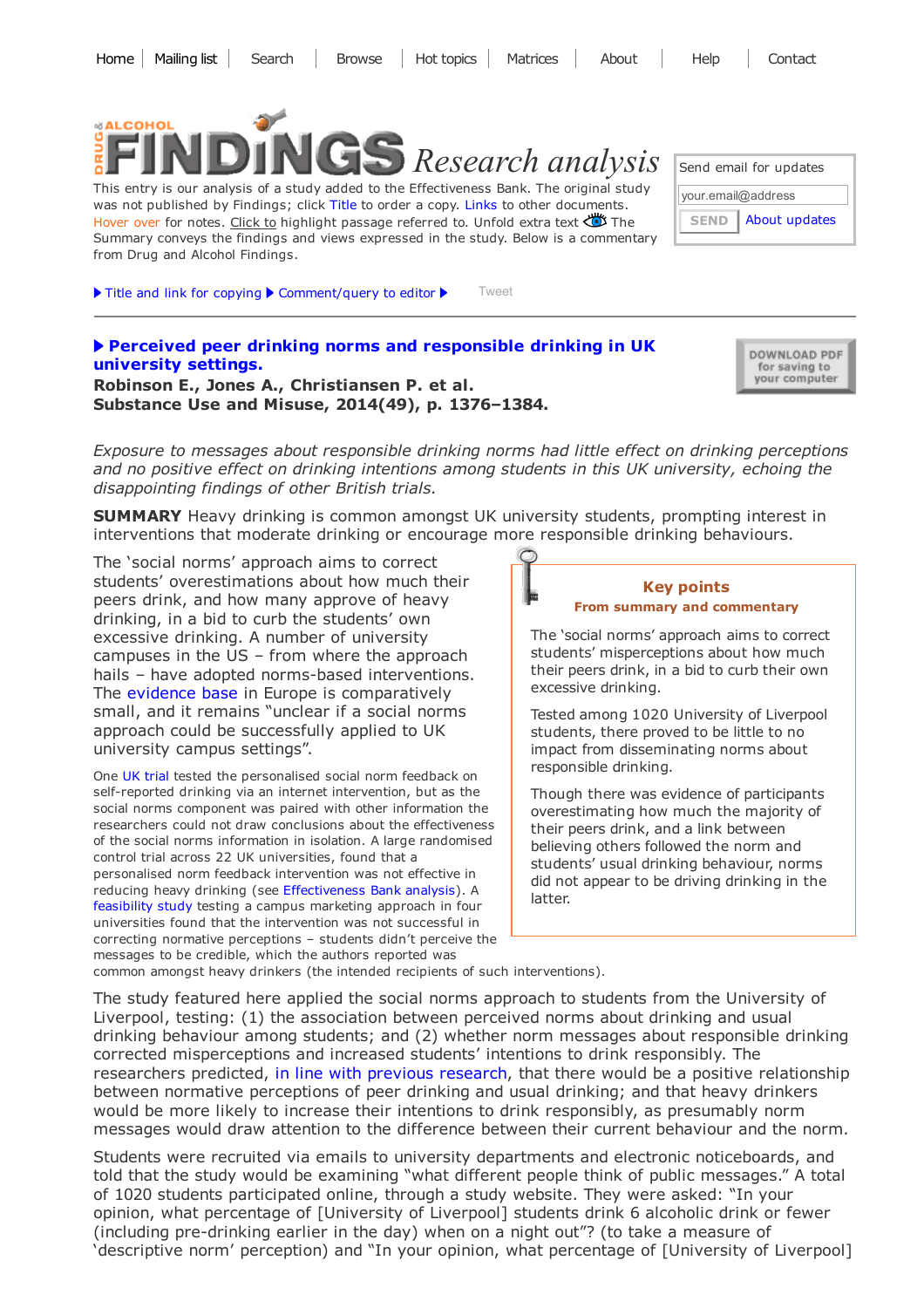students think that other students should drink 6 alcoholic drinks or fewer (including pre-drinking earlier in the day) when on a night out"? (to take a measure of 'injunctive norm' perception).

Participants were randomly assigned to see a poster with one of five message-types (three relating to responsible drinking social norms, and two representing control or comparison conditions). The social norms messages were tailored to the drinking habits of students at the university (based on self-reported data that the majority of students had six alcoholic drinks or fewer on drinking days):

- 1. Descriptive norm (about the behaviour of other people): "You may not know, but most of your fellow students at the University of Liverpool do not binge drink. When on a night out, the majority of University of Liverpool students drink 6 alcoholic drinks or less (including pre-drinking earlier in the day)."
- 2. Injunctive norm (about the beliefs or attitudes of other people): "You may not know, but most of your fellow students at the University of Liverpool disagree with binge drinking. The majority of University of Liverpool students think that other University of Liverpool students should drink 6 alcoholic drinks or less when on a night out (including pre-drinking earlier in the day)."
- 3. Descriptive and injunctive norm: "You may not know, but most of your fellow students at the University of Liverpool disagree with and do not binge drink. When on a night out, the majority of University of Liverpool students drink 6 alcoholic drinks or less (including pre-drinking earlier in the day). They also think that other University of Liverpool students should behave in this way."
- 4. **Health message:** This warned students of the health dangers of heavy drinking. The message read "When on a night out, you should drink 6 alcoholic drinks or less (including pre-drinking earlier in the day)."
- 5. Non-intervention message: This poster contained the same images as the norm messages, but the information outlined that most students do not commit plagiarism.

After viewing the poster, participants completed a rating exercise, indicating on a scale from strongly disagree to strongly agree whether they understood the poster message, and if they thought the images were clear, as well as whether they believed, trusted, and thought the message related to them (ie, whether it was credible). They were also asked about other students' drinking behaviour and attitudes about drinking, their own drinking intentions and drinking habits.

## Main findings

The majority of participants were female (66%) and undergraduates (90%); the average age was 22. Most (73%) reported drinking six alcoholic drinks or less. Just over half (58%) were classified as 'norm believers' (they correctly believed most students drank and approved of drinking less than six drinks), and just under half (42%) 'norm misperceivers' (they mistakenly believed that half or fewer students drank and approved of drinking less than six drinks). On average, participants believed that 43% of their fellow students had six drinks or less when consuming alcohol.

The key findings were as follows:

- A modest association between perceptions of peer drinking and usual drinking behaviour
- Norm messages changed perceptions, but not in the target population of participants who underestimated responsible drinking in their peers
- Norm messages did not increase intentions to drink responsibly
- Norm messages were not seen as credible

In line with their hypotheses, the researchers found that participants' perceptions of how much their peers drank were associated with how much they drank themselves – participants who believed at the outset that many students drank six drinks or less tended to drink less themselves.

To examine whether the message-type changed  $(1)$  normative perceptions and  $(2)$  drinking intentions to a statistically significant degree, the researchers performed an analysis able to simultaneously assess the overall impacts of viewing the different messages and whether their impacts varied depending on students' pre-viewing drinking habits and normative perceptions.

Norm messages had an effect on drinking perceptions, but tended only to reinforce the normative beliefs of the participants who accurately perceived the social norm. In contrast, amongst participants that over-estimated the norm, norms messages were ineffective in changing their beliefs about how much their peers drank. Compared to the non-intervention condition, change to normative perception scores among norm believers were significantly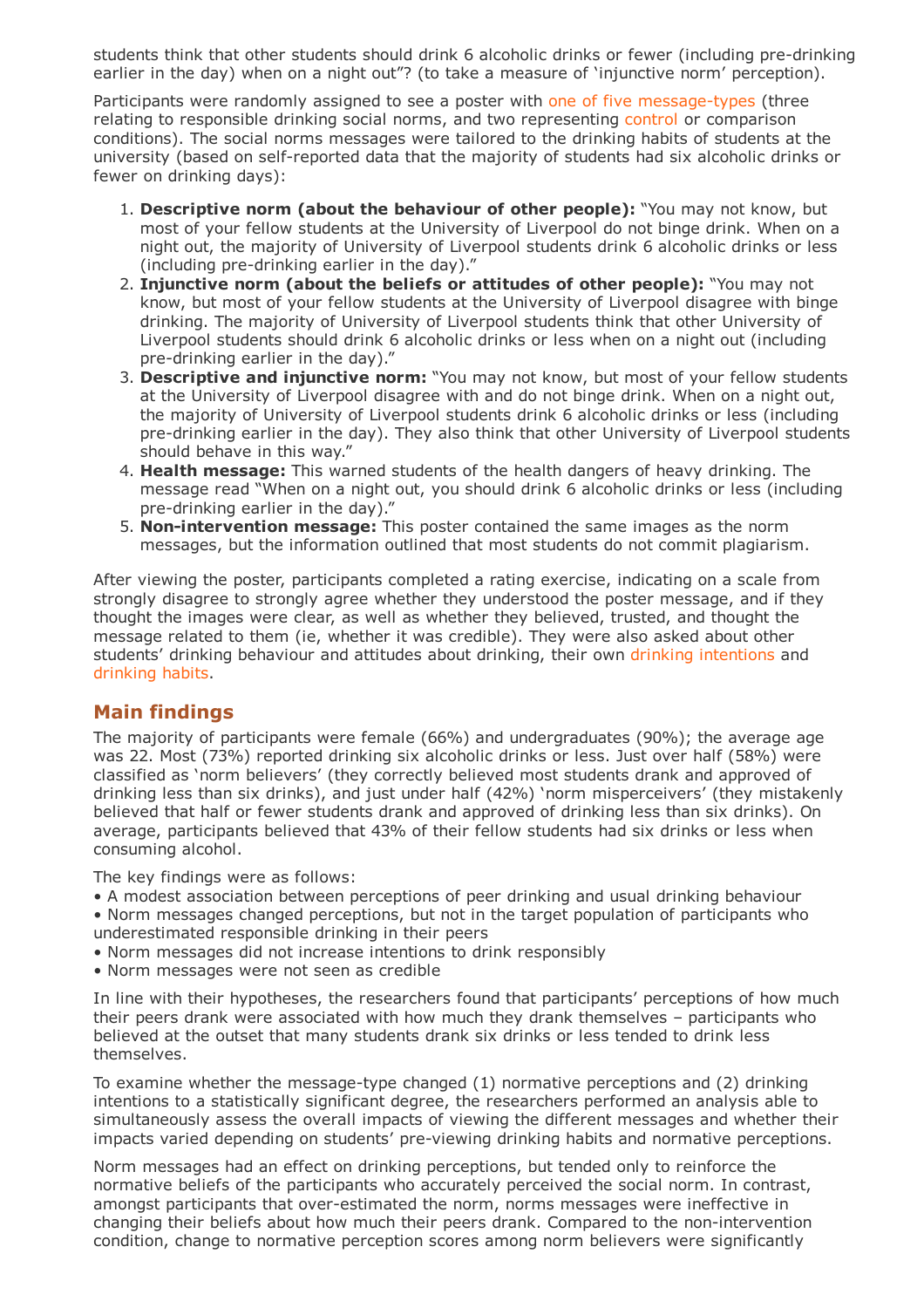greater in the norms message groups – estimates of the percentage of students adhering to the six drinks or less norm increased. Amongst norm believers that were heavy drinkers, there was also a significant effect – participants in the injunctive norm condition tended to increase their estimates of the percentage of students drinking six drinks or less, in comparison to the nonintervention condition, health message condition, descriptive norm condition, and the descriptive and injunctive norm condition.

The researchers did not find any evidence that norm messages increased participants' intentions to drink more responsibly, in fact there was a suggestion of a counter-productive effect, with the descriptive norm message reducing responsible drinking intentions amongst participants who misperceived peer drinking norms prior to the poster intervention.

The findings did not support the hypothesis that heavy drinkers and 'misperceivers' would intend to drink more responsibly after exposure to norm messages. That being said, amongst heavy drinkers who perceived the norm accurately, social norm messages did change norm perceptions, but did not translate to an increase in responsible drinking intentions. As these participants already had an accurate perception of the drinking norm, modestly reinforcing this belief would not be expected to translate to changes in drinking intentions.

Although participants reported understanding the norm messages, their ratings of message credibility (a composite measure of believing and trusting in the message, and thinking the message related to them) were low. The degree to which participants believed the message was associated with whether they changed their perception of the drinking norm after having seen a norm message. Participants who perceived messages as credible were more likely to increase their estimate of the percentage of students that adhered to the norm, and participants who thought that few students adhered to the six-drink norm were more likely to increase their estimates of the number of students that adhere to the norm.

## The authors' conclusions

Although perceived social norms about peer drinking were associated with individual differences in drinking habits, exposure to social norms messages about responsible drinking did not affect students' intentions to drink more responsibly.

The lack of a follow-up with participants about their drinking behaviour meant that the researchers could not comment on later behaviour change, but it seems unlikely anyway given that social norm messages did not lead to robust adjustments in perceptions about responsible drinking.

A notable flaw of the study was that the norms messages were not rated as credible by students – this despite a substantial proportion believing that the majority of their fellow students drank more than six alcoholic drinks when drinking. Tests revealed that level of credibility predicted whether participants changed their [perceptions,](http://dx.doi.org/10.1186/1747-597X-8-15) so this was an important factor. Other researchers in the UK, and the US [\(1](http://dx.doi.org/10.1207/s15327027hc2001_3) [2\)](http://dx.doi.org/10.1080/10810730.2010.546481) have similarly reported the perceived lack of credibility of norms messages.

Given that only a limited number of studies have tested the social norms approach in UK settings, and the featured study did not extend beyond one university, further research is required to determine the feasibility and effectiveness of the social norms approach in UK university settings.

**FINDINGS COMMENTARY** Norm-based approaches have been a hot [topic](http://findings.org.uk/PHP/dl.php?file=hot_normative.hot&s=eb) on the Effectiveness Bank – our appraisal concluding that "what [once] seemed the great hope for school- and college-based prevention now seems a tactic of limited application and inconsistent impact."

The social norms approach has not turned out to be the preventive 'silver bullet', but more complicated and more limited than at first it seemed.

One possible explanation for the underwhelming findings is that the assumed overestimation of drinking (underpinning the entire approach) is not as [common](http://findings.org.uk/PHP/dl.php?file=hot_normative.hot&s=eb) as believed. One freely available critique judged the [phenomenon](http://dx.doi.org/10.1111/j.1360-0443.2011.03680.x) probably real, but its prevalence and magnitude (and therefore its influence) much less than some research findings imply. Among the factors supporting this were:

• the tendency of young people to say they drink or use drugs less than they do, creating the false impression that they believe other youngsters use more;

• methodological limitations meaning the survey results against which normative beliefs are compared may themselves underestimate substance use, and young people may be right in believing their peers use more than the surveys suggest;

• that youngsters who tend to be seen as 'friends' by other youngsters may really drink and use